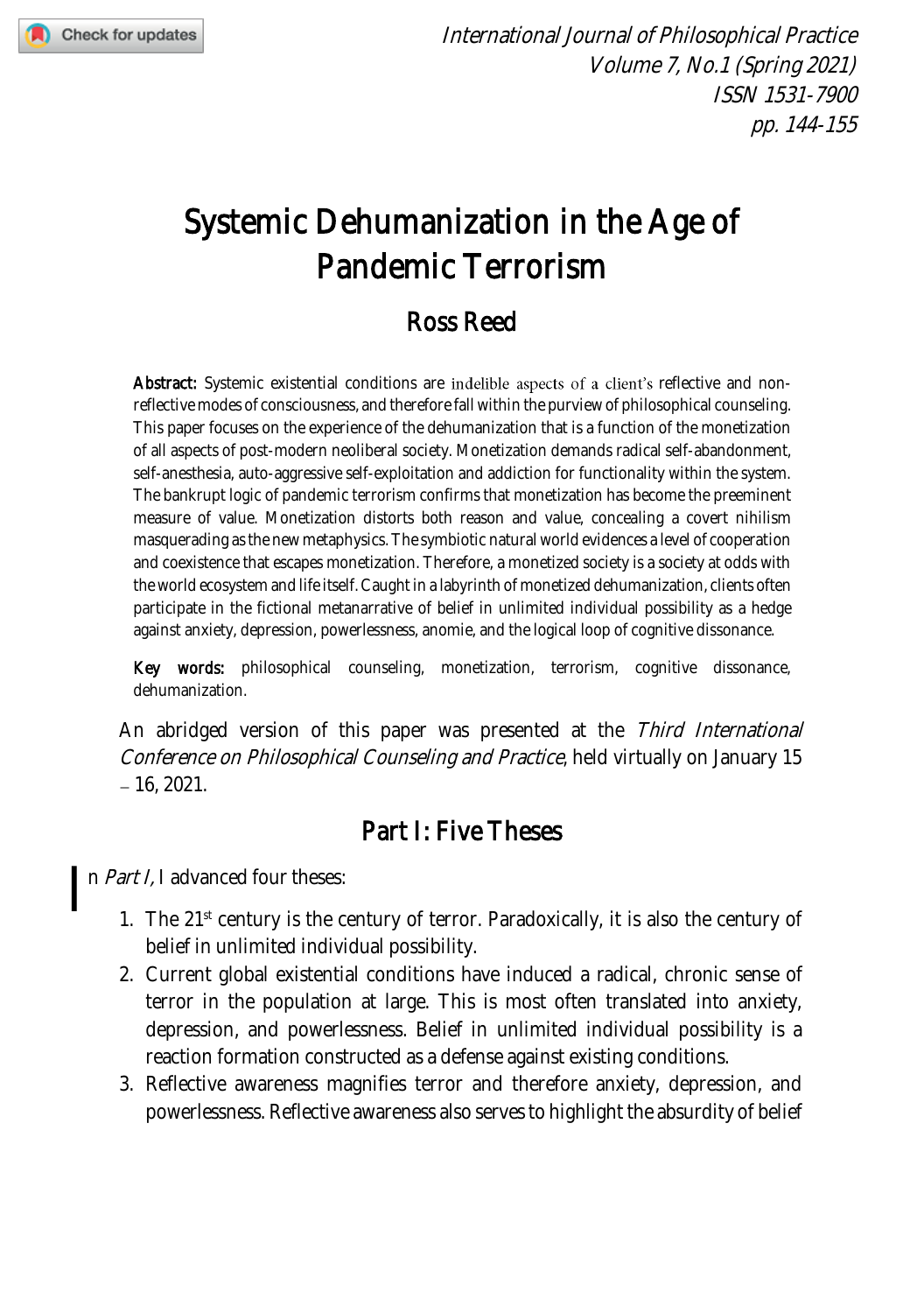in unlimited possibility. Individuals take measures to reduce reflective awareness in order to minimize terror, anxiety, depression, and powerlessness.

4. The monetization of all facets of society effectively produces an artificially created Hobbesian state of nature. The pathologies advanced in theses 1 through 3 are consequences of this artifice.<sup>1</sup>

In this paper I would like to add a fifth thesis:

5. Dehumanization/monetization produces anomie, a belief in unlimited individual possibility, and an irreducible logical loop of cognitive dissonance.

## Part II: The Methodology of Listening

As a result of listening to philosophical counseling clients for thousands of hours over the last twenty-three years, I have concluded that the etiology of many of the issues for which clients seek counseling is systemic rather than intrapersonal. Clients who are non-reflectively aware of this experience anxiety, depression, powerlessness, and anomie. Clients who are reflectively aware of this experience the logical loop of cognitive dissonance when they seek to take responsibility for a problem that is systemic rather than personal. In doing so, they wear themselves out trying to imagine and cognize a solution to a problem that is, within the scope of their individual freedom, insoluble. A reflective apprehension of this insolubility heightens depression, anxiety, powerlessness and anomie, so it is not uncommon for clients with such apprehension to adopt a belief in unlimited individual possibility as a hedge against negative affect. Adoption of this belief is encouraged by and serves the interests of those who benefit from a system that is inherently dehumanizing.

Clients engage in a range of behaviors designed specifically to block awareness of systemic conditions of dehumanization. These behaviors include addictions to prescription and nonprescription drugs, alcohol, food, work, sex, exercise, pornography, cults, gambling, hate groups, conspiracy theories and, more recently, addictions to electronic devices, video games, social media, day trading and sports betting. Addictions are now so ubiquitous that they could be said to be the norm. These behaviors are intended to self-anesthetize and block reflective awareness of systemic dehumanization; they have become a basic requirement for functionality within the system.

The age of partial attention is giving way to an age in which there is, effectively, no attention at all. This condition of non-attention begins with the self. Paradoxically, what has been called the age of narcissism is rooted in a radical abandonment of the self. Dehumanizing neoliberal values of productivity, performance, achievement, competition and efficiency have supplanted humanitarian values such as self-knowledge, fairness, justice, equity and community. Listening is the basis for community. Self-development is not possible in the absence of community. What we confront is an age of systemic nihilism cloaked in the mantra of freedom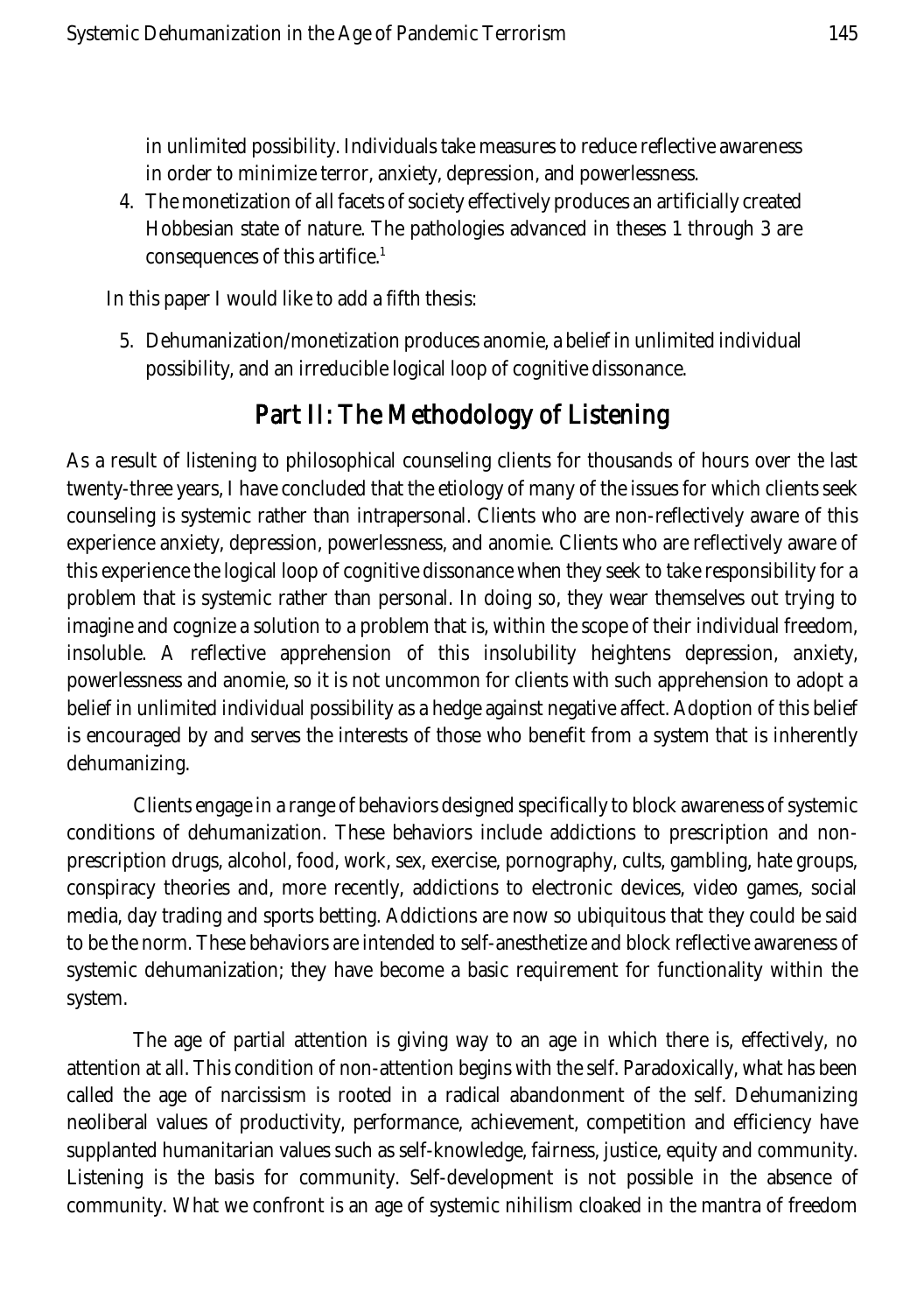and unlimited individual possibility. Systemic dehumanization demands self-suppression in the name of productivity. Consequently, our age of hyper-communication is an age in which dialogue is no longer possible.

## Part III: Anomie and Cognitive Dissonance

What is anomie? Anomie (From the Greek *anomia*, lawlessness) is an experience that results from the breakdown of moral, legal and social norms and values. It is a sense of rootlessness. It is the experience of the absence of legal or ethical *terra firma*. It is an experience of alienation. The inability to square the experience of anomie with cultural proclamations of unlimited individual possibility induces the endless logical loop of cognitive dissonance.

What is cognitive dissonance? When thoughts rooted in experience conflict with the narrative of unlimited individual possibility, and the latter fails to quell the distress of the former. The present dehumanizing situation is unacceptable, with no clear path to remediation. The future situation will--at best--be the same as the present situation. Therefore, the future situation is unacceptable. An unacceptable future is a future without hope, and a future without hope is unacceptable--in fact, unthinkable. It is not possible to consciously cognize or assent to an unacceptable future. Consciousness must be altered in such a way that awareness of the unacceptability of the future is suppressed. This is if and only if consciousness is unable to reinterpret unacceptability as acceptability through a total revamping of conscious awareness. Such revamping, if possible, alleviates one from having to acknowledge the facts and the meaning of those facts. Thus, the advent of (1) bad faith and (2) false consciousness.

#### Part IV: Case Study

Many years ago, I was contacted by a woman interested in philosophical counseling. We'll call her Jane. In her mid-thirties, Jane was not happy with her life situation. Over a period of years, we discussed her childhood, family, employment history, relationships, and beliefs. Raised on a farm outside a small town in the Deep South in a conservative evangelical Christian home, she attended church services three times a week. Her social life and influences came from family, church, and to a lesser extent, public school. She was an average student, but managed to get a scholarship to a liberal arts college far enough away to break some of the ties with her close-knit family. After college, she moved to a large city about 400 miles from her hometown, got an apartment, got an hourly job in the health care industry, and rarely visited her family back home.

During our initial consultation, Jane told me that she had wanted to become a millionaire before the age of thirty. Now in her mid-thirties and with little or nothing to her name, it was clear that she had missed the mark. She was frustrated and angry that she had not met her goal. She had to re-set her timetable. Now, she wanted to become a millionaire before forty, as a step on the way to becoming a multi-millionaire. Although she spoke frequently about the Christian beliefs with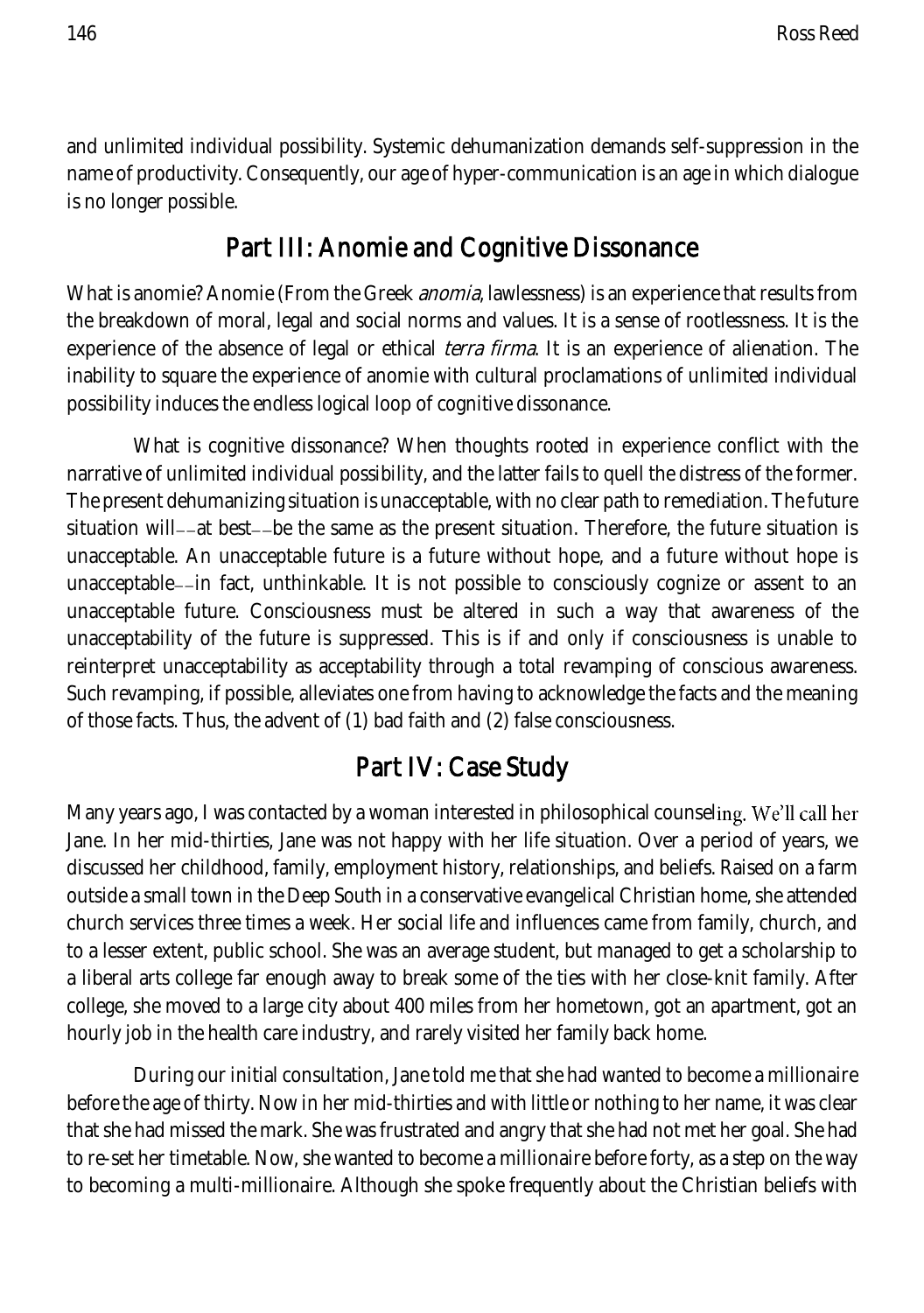which she was raised, she said she was no longer a Christian. Christianity just got in the way of her achieving her goal, she said, so she had to dispense with it. She didn't mind feigning belief--if and only if it helped her achieve her financial goals. She expressed real contempt for true Christianity, since, she said, it simply impeded her ability to make money. Friendships and potential romantic relationships were evaluated in terms of a cost-benefit analysis, as was philosophical counseling. In each case, evaluation took place in light of her goal of becoming a millionaire. Her personal life in its totality--including clothing, personal care, exercise, sleep, and diet -- was evaluated in light of this same goal. She made use of herself in order to achieve her long-term objective. She dismissed out of hand any suggestion that she may have been mistreating herself in so doing, or that her long-term goal might need to be revised in the interest of her own humanity.

At times, Jane expressed regret. An example of such an instance was when she gave up an extra twelve-hour overtime shift in order to go out on a date. Although Jane reported that the date went well, she was angry and disgusted that she had lost money by going out on the date instead of accepting the overtime shift. Relationships, she claimed, were simply a financial liability. She berated herself for being stupid enough to fall for the date when she already knew better. She denied feeling lonely. Simply put, she looked at every hour of her life as an hour in which she could get closer to her goal of amassing a million dollars. She used herself as a tool in the service of this long-term objective.

Jane would frequently bring up well-known wealthy individuals and argue that the main difference between herself and these individuals was the fact that she still had a conscience. She was annoyed by the fact that she still had a conscience. Conscience was the main impediment on her journey to amassing a million dollars, she claimed, and something needed to be done about it. If only she wasn't raised with those strict Christian beliefs, if only she didn't have the temperament she had, because she was only getting in her own way. Wasn't there a way to eliminate her conscience, she wanted to know? She feared that as long as she had a conscience, she could never make her financial goals a reality.

During one session, Jane posed a hypothetical in order to illustrate how much she loved money. She said that she would give up two years of her life if she could have a million dollars today. "I'd be sick the last two years anyway, so it wouldn't really matter if they were cut off," she said. When I asked her if she would give up four years of her life for two million dollars, she said yes.

Jane was not significantly closer to amassing a million dollars when our sessions drew to a close. Nevertheless, she had not lost sight of her goal. She had simply moved the finish line as the years went by, but had not decided to stop playing the dehumanizing game of total monetization. Jane appears as an extreme example, if only because her motivations seem conscious and overt. Her voice, however, poignantly shouts out the playing field upon which we now all find ourselves, even if we work to consciously op out. For Jane, as for many, internalization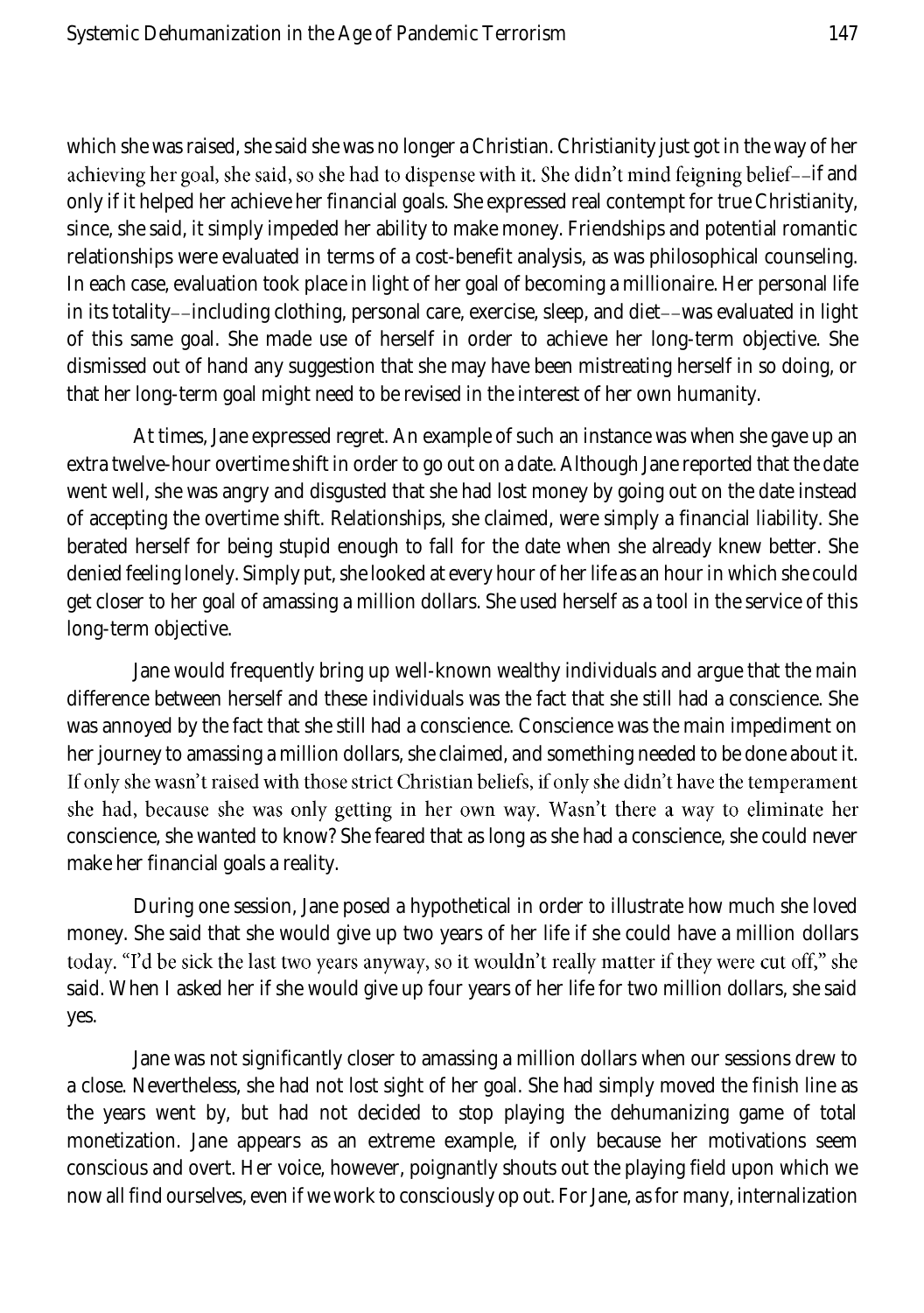of this form of systemic dehumanization becomes their best conceivable defense, and, in the end, the self has nowhere to go.

#### Part V: Dehumanization, the Fundamental Reality

Systemic dehumanization is a function of the monetization of all facets of society. Value, as such, is monetary rather than human. It is a privileging of the economy over human life, the sacrificing of human life for the greater purpose of keeping the economy healthy. Thus the inversion of the human and the inhuman: the health of the economy is granted de facto precedence over the health of the human being. The *system* takes precedence over the *individual*. Existential awareness of this inversion can produce anxiety, depression, powerlessness, a feeling of anomie and an irreducible logical loop of cognitive dissonance.

A stark example of privileging the economy over human life: In a recent article titled "Evictions Caused More Than 10,000 Covid Deaths," Jeff Andrews writes that "Researchers led by Kathryn Leifheit of UCLA published a paper Monday asserting that evictions between the beginning of the pandemic and the CDC's national eviction moratorium in September led to 433,700 excess COVID-19 cases and 10,700 additional deaths."<sup>2</sup> In point of fact, evictions have continued even under the "moratorium," a moratorium now set to expire on January 31st. The point is clear: monetization is the preeminent value, not human life. Human life has no independent, intrinsic value. Only commodified human life has value. Awareness of such conditions generates anxiety, depression, powerlessness, and anomie. Any attempt to "rise above" such conditions ensnares one in the logical loop of cognitive dissonance, as any attempt to escape would entail a monetized lifeboat on an endless sea of monetization.

A second example of commodification: the "gig economy" ride hailing services, Lyft and Uber. In the November 2020 election California voters passed Proposition 22, which classifies app-based drivers as independent contractors, not employees. Uber spent over \$205 million in support of Prop 22, which allows companies like Uber to shift all overhead costs onto the driver.<sup>3</sup> After Prop 22 passed, Uber announced that it was discontinuing its development of the selfdriving car. <sup>4</sup> The cost-benefit calculus is clear: when humans are legally categorized as subcontractors, the cost of their labor is lower than that of the self-driving car, which has a labor cost of zero. The human vehicle-commodity turns out to be cheaper that the machine itself. If human drivers don't accept being treated as nothing more than machines competing with other machines, they can always exercise their freedom to quit, or move to another state. The problem with this is that each state, in turn, will have its own Prop 22, as will each sector of the economy--if these aren't already in place. At present, the monetized driver's sub-subsistence wage is ensured--unless cheaper self-driving vehicles appear on the scene, at which time "market forces" will dehumanize drivers into oblivion. Thus, the planned obsolescence of the subject is built into the structure of techno-capital development.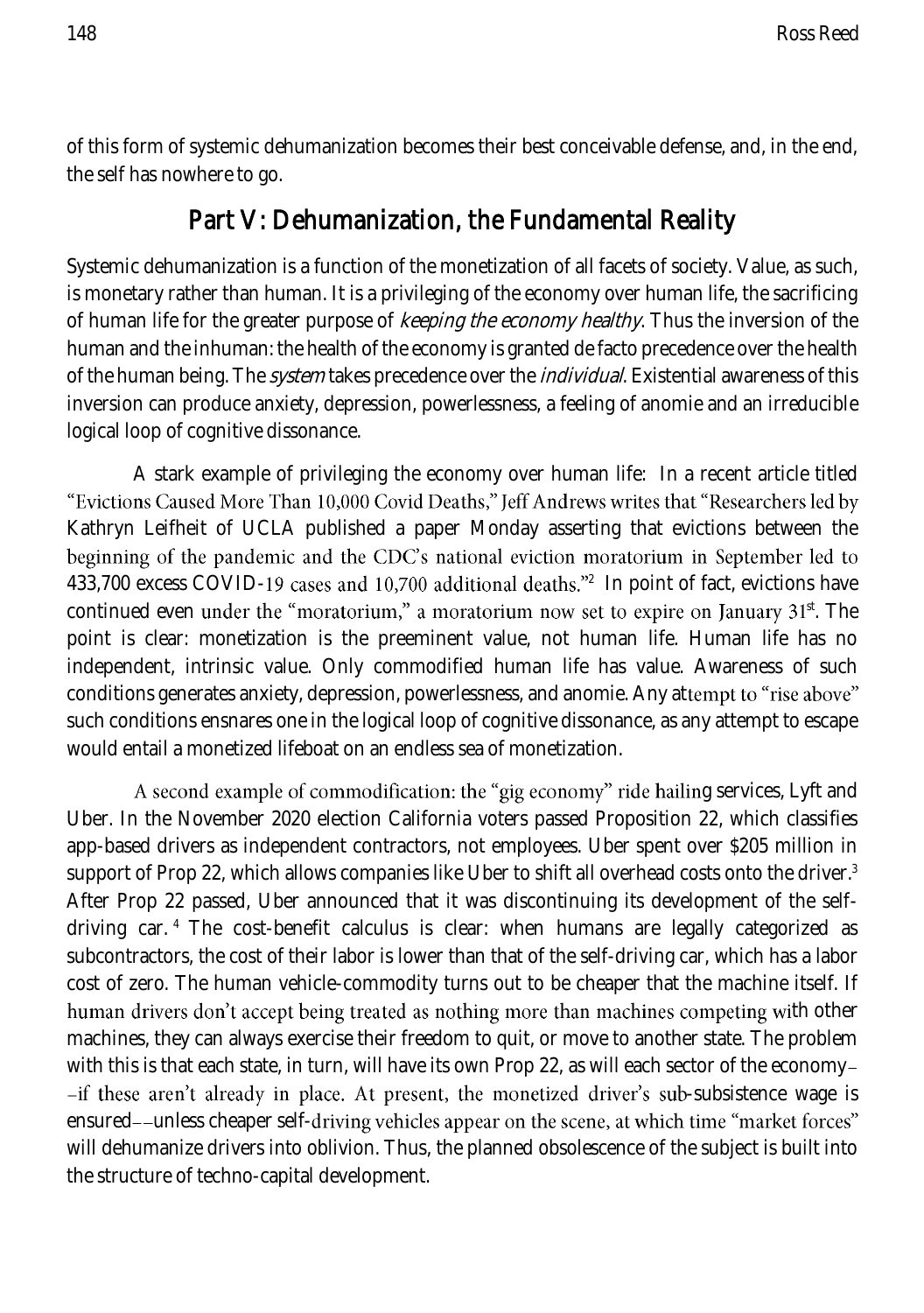Byung-Chul Han writes in The Disappearance of Rituals that "Values today ... serve as things for individual consumption. Once considered universal goods in themselves, values such as justice, humanity, or sustainability are now exploited for profit."<sup>5</sup> The commodification and exploitation of value signifies the monetization of the immaterial. The space that is transcendent consciousness, reflective consciousness, is now commodified and exploited, endangering consciousness itself. Monetization requires self-exploitation, as consciousness bids for opportunity, productivity, visibility, and value. Dehumanization is inherent in the commodification of value. As the space of consciousness narrows to exist within the parameters of monetization, consciousness turns against itself.

Self-dehumanization involves the stripping away of solidarity with the self, and coparticipation in the manipulation of one's thoughts and feelings. The Delphic oracle's exhortation, "Know Thyself" falls on deaf ears. Unless, that is, self-knowledge can be monetized, in which case, the knowledge of self is used to heighten productivity, bringing forth Byung-Chul Han's achievement-subject.<sup>6</sup> *Care* of the self is supplanted by *use* of the self. The self, as such, gradually goes opaque as self-knowledge, even as an aspiration, fades from the radar.

#### Part VI: Auto-Aggressive Self-Exploitation

As of the last day of 2020, over 350,000 Americans had died from the COVID-19 virus, 7 arguably to avert a long-term shutdown of the economy. The health of the system is the preeminent value, while the subject languishes in the netherworld of nonexistence. Subjects, in fact, have transmuted into projects, engaging in aggressive auto-exploitation to comply with the dictates of continued self-commodification during this time of international duress. The sacrifice of life, it is said, is necessary for the preservation of the machine. The induced terror and precariousness of everyday life is intensified by the proximate danger of the pandemic. Thus pandemic terrorism takes a more pronounced form than the terrorism of everyday life. It is one more opportunistic instantiation of *shock doctrine*.8 Byung-Chul Han writes in *Psychopolitics* prove to have been merely an interlude .... until this too turns out to be a form of coercion." He continues: "Although the achievement subject deems itself free, in reality it is a slave. In so far as it willingly exploits itself without a master, it is an *absolute slave*."<sup>9</sup>

Auto-aggressive self-objectification is a failure in principle, yet is held out as *the* necessary mode of being-in-the world. Caught in a labyrinth of contradictory demands, the achievement subject seeks meaning and value by means of the constriction of freedom. This is the Procrustean bed of addiction. At root is a thought disorder which is itself rooted in systemic dehumanization. It is the Stockholm syndrome writ large, for without belief, the project becomes transparent and collapses as desire attenuates. Since the project can have no end, it is itself a performance, as much for oneself as for others. Anxiety, depression, powerlessness, and anomie may be held at bay by means of performative self-projectification. The auto-aggressive subject throws itself toward a would-be future of meaning and value, and in the very process denies the meaning and value of present lived experience (erlebnis).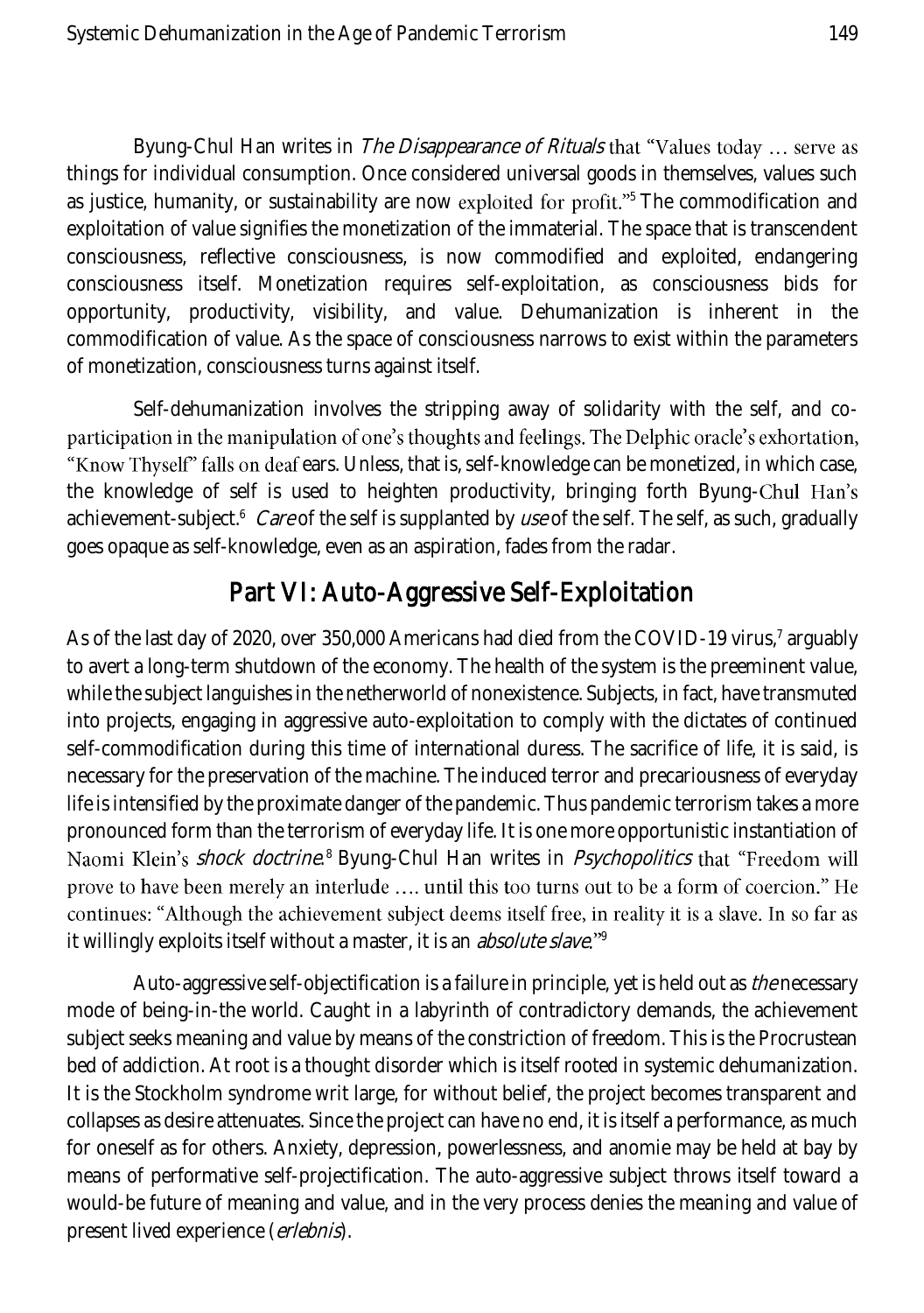Without projection of oneself into the future, there can be no value. Without projection from one's lived experience, there can be no real projection. Real projection is replaced by a market-driven project, a projection rooted in the narrative of self-effacement veiled as the project of unlimited individual freedom. But such "freedom" operates within the context of dehumanization and is therefore rooted in radical self-rejection. Is it surprising that the bulk of the population regularly experience anxiety, depression, powerlessness, and anomie? This selfrejection is offered under the guise of authenticity, mindfulness, self-realization and similar techniques of self-control. Even emotion is packaged, optimized, and monetized. The interior becomes the exterior as both are flattened out in a plenum of monetization.

Dehumanization is a function of a system that monetizes everything, including human relationships. Millions enthusiastically give their personal data to social media, which slices and dices the product, selling freely given information to monetize again and again. Confessional tweets and posts are collected, analyzed, and monetized. The relationship of the self with itself exists within the sphere of monetization. Even the female orgasm has been monetized.<sup>10</sup> The space of non-monetizability is now the empty set. A pre-reflective *apprehension* of this brings with it depression, anxiety, anomie, and a sense of powerlessness. An increasingly reflective comprehension induces the endless logical loop of cognitive dissonance. Byung-Chul Han writes that: "The neoliberal regime deploys emotions as resources in order to bring about heightened productivity and achievement. Starting at a certain level of production, *rationality* -- which is the medium of disciplinary society---hits a limit. Henceforth, it is experienced as a constraint, an inhibition. Suddenly, it seems rigid and inflexible. At this point, *emotionality* takes its place, which is attended by the feeling of liberty- $-$ -the free unfolding of personality."<sup>11</sup> Even one's emotions have been conscripted in the service of the dehumanization of the self.

Dehumanization is objectification. Objectification, that is to say, commodification, violates both formulations of Kant's Categorical Imperative: respect for self and others as *ends-in*themselves (that is to say, subjects) and the *universalizability of the maxim* upon which one intends to act (treating self and others as subjects rather than objects).<sup>12</sup> Commodified value has become value-in-itself, as the subject (being-for-itself) becomes the object (being-in-itself) through the project of self-commodification.<sup>13</sup>

## Part VII: The New Metaphysics

The new metaphysics denies the possibility of metaphysics, but not the *pretense to* metaphysics. It passes itself off as *the* metanarrative, rooted in science, technology, intelligence, statistics, data and reason. But how can objectivity, empiricism, description, data--that is to say, what is purported to be the case--go beyond itself to interpret and create a metanarrative of meaning? Jean-Paul Sartre spent his life trying to demonstrate the impossibility of just such a thing: one cannot construct a believable and satisfying narrative--let alone a metanarrative--from any of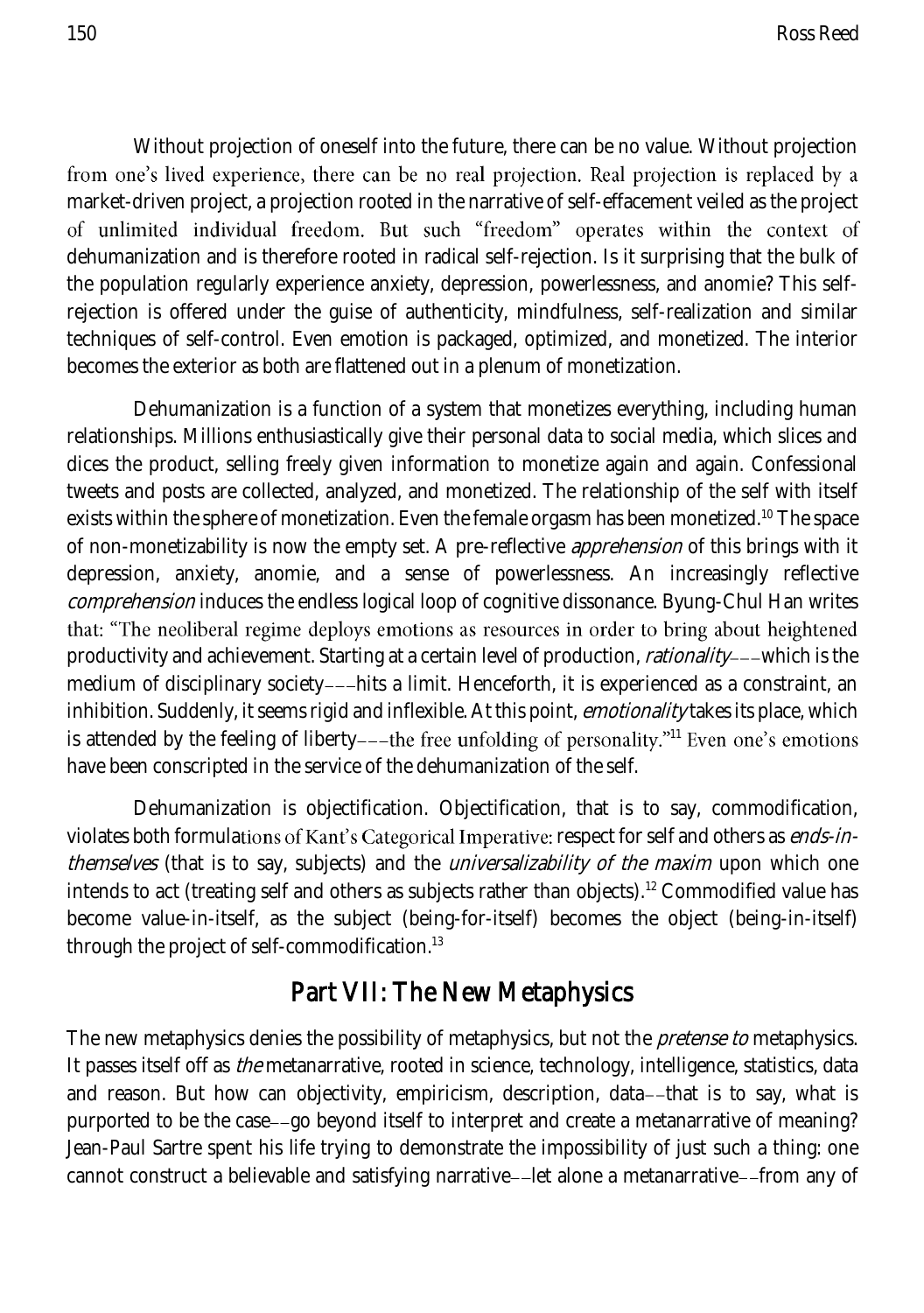the various permutations of materialism, be they dialectical, atomistic, physicalistic, or otherwise. This is an *a priori* truth and an *a posteriori* truth. A *priori* because we cannot think the contradiction of discrete "objective" analysis while at the same time extracting synthetic, narrative meaning. Meaning is not objective, at least not in a metaphysical sense. A posteriori, because we experience only the absence of coherence, meaning, and narrative we would need to become fully realized characters in our own lives.

The recognition of the absence of metanarrative, Sartre tells us, is the experience of the fundamental absurdity of human life. This recognition induces *nausea:* a visceral response to the apprehension of the meaninglessness of being.<sup>14</sup> The feigned metanarrative of monetization fails to accord with experience, reason or nature.

#### Part VIII: Monetization, Reason, and Insanity

In The Hidden Life of Trees Peter Wohlleben writes, "When you know that trees experience pain and have memories and that tree parents live together with their children, then you can no longer just chop them down and disrupt their lives with large machines."<sup>15</sup> Trees are one of the planet's most prevalent monetizable resources. To what degree are ecosystems disrupted or destroyed when trees are cleared and new ones planted? What effects does this have on the species that rely on such ecosystems? In what ways does such "harvesting" affect humanity? "There are more life forms in a handful of forest soil than there are people on the planet."<sup>16</sup> As our planetary ecosystems are degraded through human encroachment, pollution, and exploitation, nature itself must be enlisted to save our planet and ourselves. Wohlleben writes: "If we want to use forests as a weapon in the fight against climate change, then we must allow them to grow old."<sup>17</sup> Letting be is the one thing that monetization cannot allow. Dehumanization is but one facet of monetization. The larger facet is ecocide.

In 1997, forest researchers published a paper in the journal *Nature* which first revealed the existence of what they called the "wood wide web": trees, it turns out, communicate with each other and work together to solve their existential problems of living.<sup>18</sup> This discovery upended the previously held belief that each tree was on its own, working against others in a fight for survival. Monetization is inherently competitive and non-cooperative. In the face of the demise of our planet, any viable concept of reason or intelligence would of necessity be rooted in a concept of the symbiotic nature of all things, in co-existence rather than competition. It would be rooted in what we can learn from the natural world.

But this is not the case. What passes for reason, intelligence, sanity, turns out to be none of these things, unless measured within the parameters of the bankrupt system itself. We see an inversion of value and with it an inversion of reason. The inextricable connection of value and reason makes this inevitable. Our society pays lip service to reason, while subordinating it to the dictates of monetization. The yardstick for reason is not reason itself.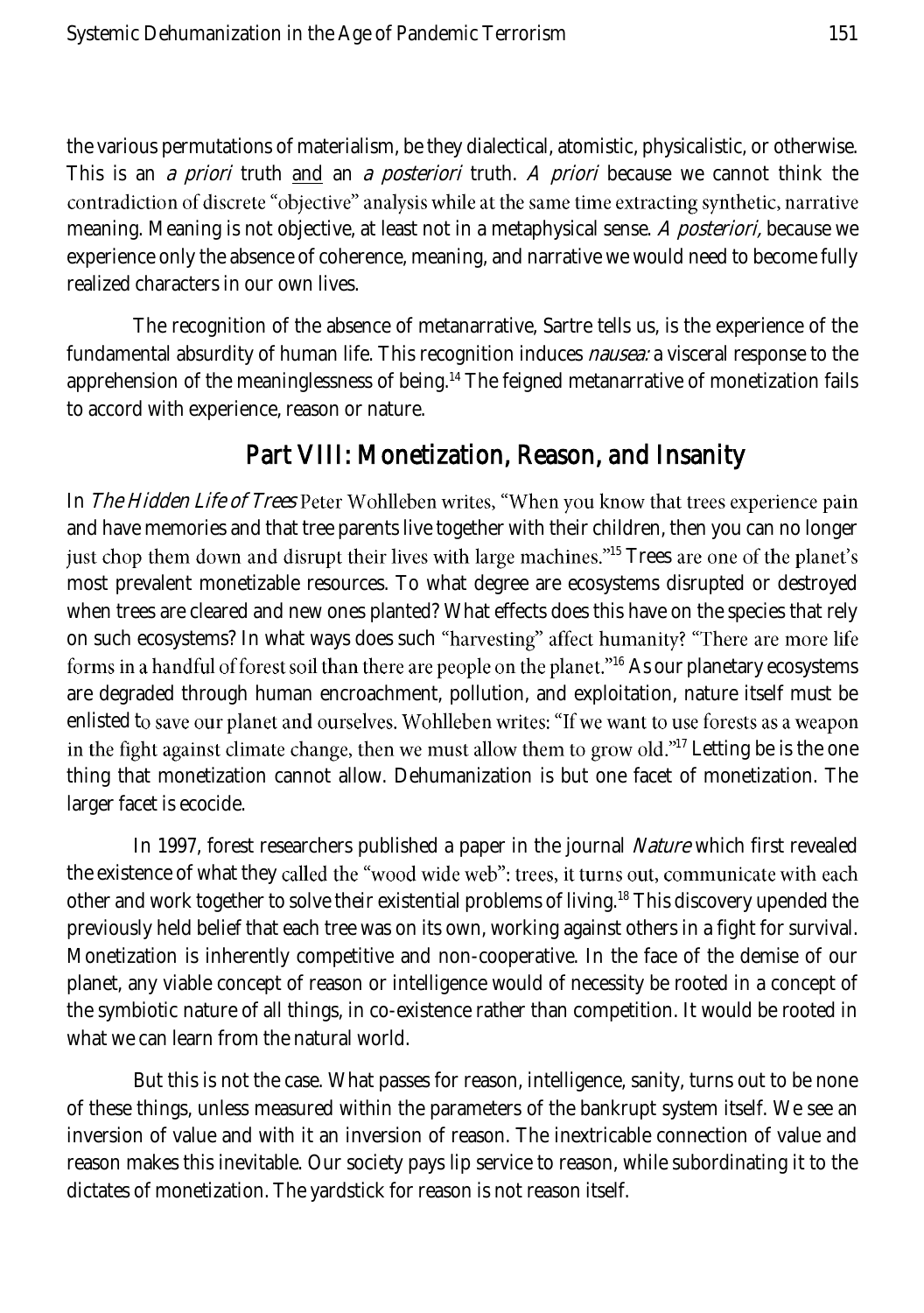Sara Derouin writes for Livescience<sup>19</sup> that "The World Bank estimates that about 3.9 million square miles (10 million square km) of forest have been lost since the beginning of the 20th century. In the past 25 years, forests shrank by 502,000 square miles (1.3 million square km) — an area bigger than the size of South Africa. In 2018, *The Guardian* reported that every second, a chunk of forest equivalent to the size of a soccer field is lost ... The Union of Concerned Scientists (UCS) estimates that an area the size of Switzerland (14,800 square miles, or 38,300 square km) is lost to deforestation every year."

What are the effects of deforestation? Derouin reports that "According to a 2018 FAO [Food and Agriculture Organization of the United Nations] report, threefreshwater comes from forested watersheds, and the loss of trees can affect water quality. The UN's 2018 State of the World's Forests Report found that over half the global population relies on forested watersheds for their drinking water as well as water used for agriculture and industry."

United Nations Secretary General António Guterres, in a recent speech at Columbia University, stated that "Humanity is waging war on nature. This is suicidal. Nature always strikes back - and it is already doing so with growing force and fury. Biodiversity is collapsing. One million species are at risk of extinction. Ecosystems are disappearing before our eyes ... Human activities are at the root of our descent toward chaos."<sup>20</sup> What has been our response to this overwhelming scientific consensus? Damian Carrington, the environmental editor at The *Guardian*, provides a succinct summary of a recent international study: "The world's governments are 'doubling down' on fossil fuels despite the urgent need for cuts in carbon emissions to tackle the climate crisis."<sup>21</sup>

A report by Public Citizen, Bailout Watch and Friends of the Earth released on November 23, 2020 shows that billions in pandemic relief went directly to the fossil fuel industry.<sup>22</sup> The report found that the "fossil fuel industry received up to \$15 billion in COVID-19 direct relief ... [The fossil fuel industry] also received nearly \$95 billion in indirect support through federal bondbuying programs and private bond sales, bringing the benefit tally to \$110 billion." These facts should cause us to question accepted notions of reason, including notions of sanity itself. How can overt, systemic and sustained destruction of the conditions necessary for life be considered a rational course of action?

Emmanuel Goldstein, the clandestine author of The Book inside George Orwell's novel 1984 argued that in a system in which "the Ministry of Peace concerns itself with war, the Ministry of Truth with lies, the Ministry of Love with torture, and the Ministry of Plenty with starvation ... the prevailing mental condition must be *controlled insanity.*"<sup>23</sup> Vigorously crushing and harvesting and packaging all of nature--including ourselves--in a way that is by all accounts unsustainable is the very definition of *controlled insanity*. Control is exerted through various mechanisms in the surveillance state to ensure and optimize a model of unsustainable production that will inexorably lead to the destruction of our species and our planet. What can it mean to be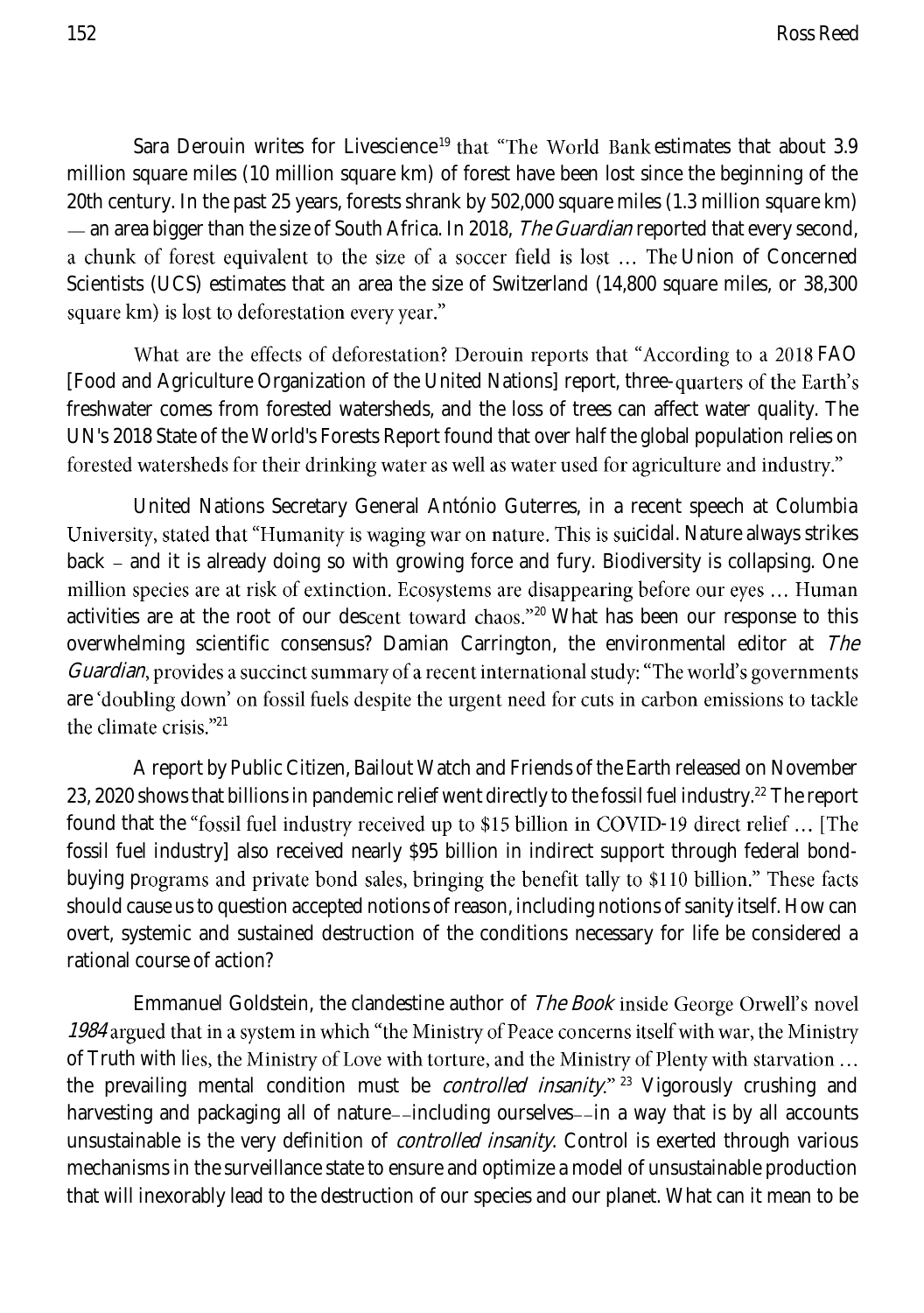reasonable within such a system? When monetization is the supreme value, reason is effectively reduced to no more than controlled insanity. Any attempt to think oneself out of this conundrum is to involve oneself in the endless logical loop of cognitive dissonance.

## Part IX: Cognitive Subterfuge as Response to Dehumanization

Bad faith: a lie to oneself within the unity of a single consciousness (self-deception), $24$  and false consciousness, i.e., a near-global denial of the facts. Bad faith must focus on the lie in order to suppress it. False consciousness is more "panoramic," replacing consciousness itself with a facsimile, a mural of the landscape rather than the landscape itself. The mural, in the end, is an insufficient stand-in for the thing itself. The auto-aggressive achievement subject engages in bad faith within a setting of antecedent false consciousness. External and internal pressures converge as the endless logical loop of cognitive dissonance exhausts the subject, leading to the choice of self-deception. Other choices involve variations on the theme of self-abuse. Self-abuse and selfdeception are synergistic  $-$  each implies the other.

## Part X: Self-Anesthetization as Response to Dehumanization

Various means of self-anesthetization are used to block awareness of the anxiety, depression, powerlessness, anomie and cognitive dissonance that result from the collective trauma of dehumanization. One of the most prevalent ways of numbing oneself is everywhere and near at hand: *food*. Food serves as an anesthetic, a mood elevator, a mood stabilizer, a companion, a friend, a savior, hope in a world of darkness. The food supply has become infused with thousands of chemicals, in addition to added sugars and fats, effectively transforming food into a drug.<sup>25</sup> The FDA list of legal food additives includes synthetic flavors, veterinary drugs which may leave residue in edible tissues of animals or in edible animal products, solvents, solubilizing and dispersing agents, chemical preservatives, hormones, fungicides, substances used in conjunction with flavors, substances under the Food Additive Amendment added directly to feed, sanitizing agents for food processing equipment, fumigants, pesticides other than fumigants, inhibitors, and herbicides. Of the thirty-five categories of legal food additives, one is titled "nutrients." The line between foods and drugs has become increasingly blurred. What we ingest is less and less a food, and more and more the result of the chemical engineering that will keep the achievement subject productive. We often eat alone. As the nutritive value of food decreases because of soil depletion, contamination, and chemical engineering, the more it functions as a drug.

Eating disorders have become the norm in a world where eating itself has become pathologized. In a fully monetized society, there is no longer time to eat. Bingeing has replaced the meal. Bingeing has become the mode of ingestion for all aspects of life. This reflects an absence of a profound sense of attention, as bingeing serves to self-anesthetize. The absence of the meal has also replaced the meal as individuals starve themselves for control.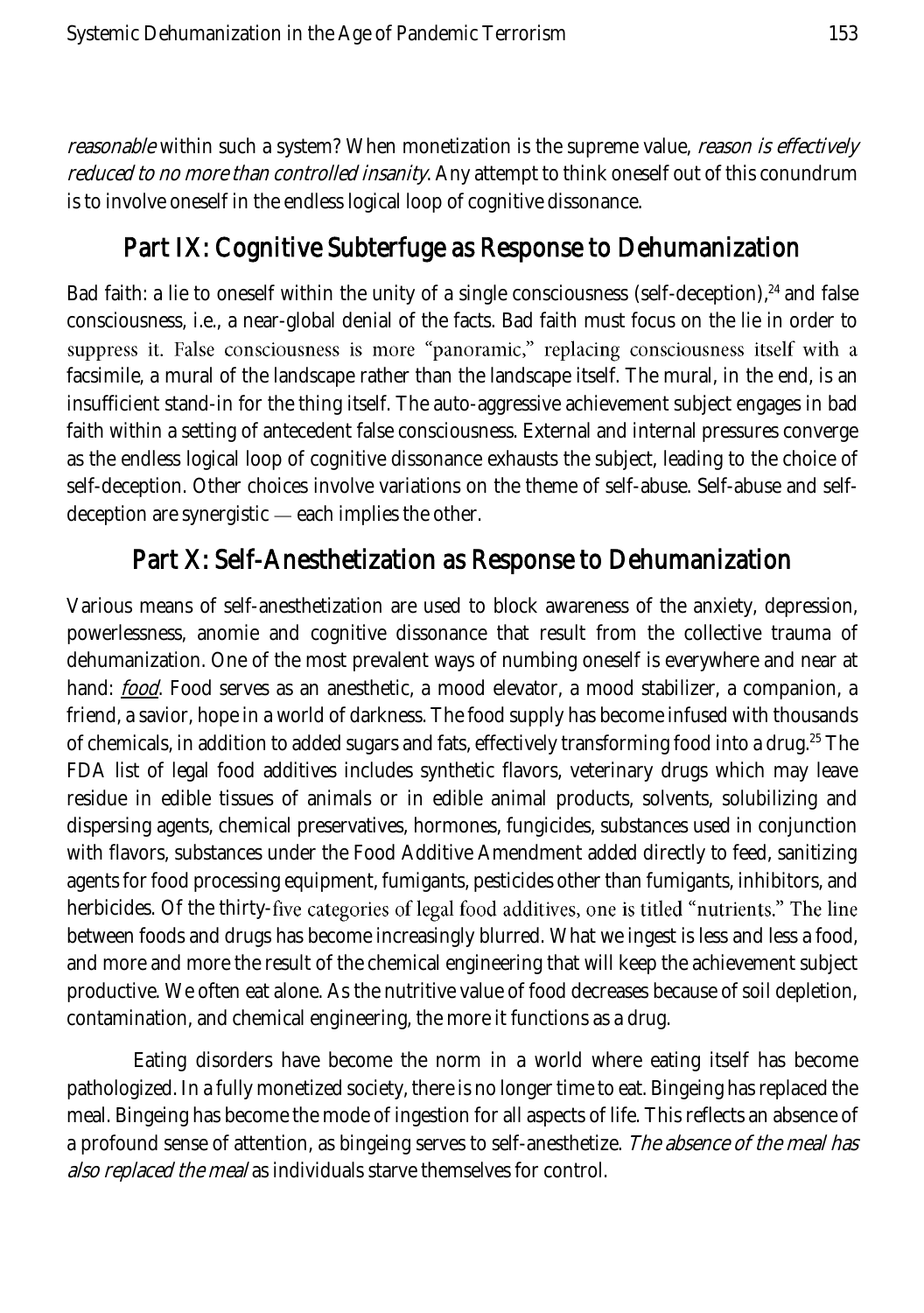## Part XI: Conclusion

Let us highlight and underscore the two-fold split/double valence of the bifurcated consciousness of the achievement-subject: (1) Monetization, i.e., objectification, of the subject produces irreducible cognitive dissonance as the subject apprehends that (a) the project of monetization has become the measure of valuation (b) that monetization requires self-objectification, that is, dehumanization, and (c) the project is a failure in principle.

(2) Belief in unlimited individual possibility in tandem with the realization of conditions of monetization/dehumanization produces a bifurcated, double valence of consciousness, is inherently contradictory, and therefore *itself produces* irreducible cognitive dissonance. Monetization ensures that the self will never be the source of its own valuation and will be forever devalued by a system that fails to recognize the subject as such. The achievement subject, therefore, in accepting the terms of monetization, must offshore its valuational criteria. This maneuver of complicit self-rejection induces anxiety, depression, powerlessness, anomie, and the endless logical loop of cognitive dissonance.

Dr. Ross Channing Reed holds a B.A. in philosophy from Millersville University of Pennsylvania, an M.A. in philosophy from Baylor University, an M. Mus. from the University of Memphis, and a Ph.D. in philosophy from Loyola University Chicago. He has been in private practice as a philosophical counselor since 1998. He is the author of Love and Death: An Existential Theory of Addiction and The Liberating Art of Philosophy as well as other works of fiction and nonfiction. He teaches philosophy at Missouri University of Science and Technology.

[https://www.democracynow.org/2020/12/8/prop\\_22\\_uber\\_lyft\\_gig\\_workers](https://www.democracynow.org/2020/12/8/prop_22_uber_lyft_gig_workers) Accessed December 9, 2020. 4 "Uber Sells Self-Driving Cars to Focus On Profits," BBC News, December 8, 2020.

<https://www.bbc.com/news/business-55224462> Accessed December 9, 2020.

<sup>&</sup>lt;sup>1</sup> Ross Channing Reed, "Depression, Anxiety, Powerlessness and Irrational Belief in Unlimited Individual Possibility as a Consequence of Ubiquitous Systemic Terror," *International Journal of Philosophical Practice*, vol. 4, no. 4, 1 – 24.

<sup>2</sup> Andrews, Jeff, "Evictions Caused More Than 10,00 Covid Deaths," *Curbed*, November 30, 2020. <https://www.curbed.com/2020/11/evictions-caused-covid-deaths.html> Accessed December 3, 2020.

<sup>&</sup>lt;sup>3</sup> See "After Prop 22 Wins For Uber and Lyft, Advocates Fear New Wave of Anti-Worker Laws Pushed By Big Tech," Democracy Now!, December 8, 2020.

<sup>5</sup> Byung-Chul Han, *The Disappearance of Rituals: A Topology of the Present*, trans. Daniel Steuer (Medford, MA: Polity Press, 2020), 5.

<sup>6</sup> See Byung-Chul Han, *The Burnout Society*, trans. Erik Butler (Stanford, CA: Stanford University Press, 2015), 30 – 51.

<sup>7</sup> <https://www.worldometers.info/coronavirus/>Accessed January 1, 2021.

<sup>8</sup> Naomi Klein, *The Shock Doctrine: The Rise of Disaster Capitalism* (Toronto: Knopf, 2007).